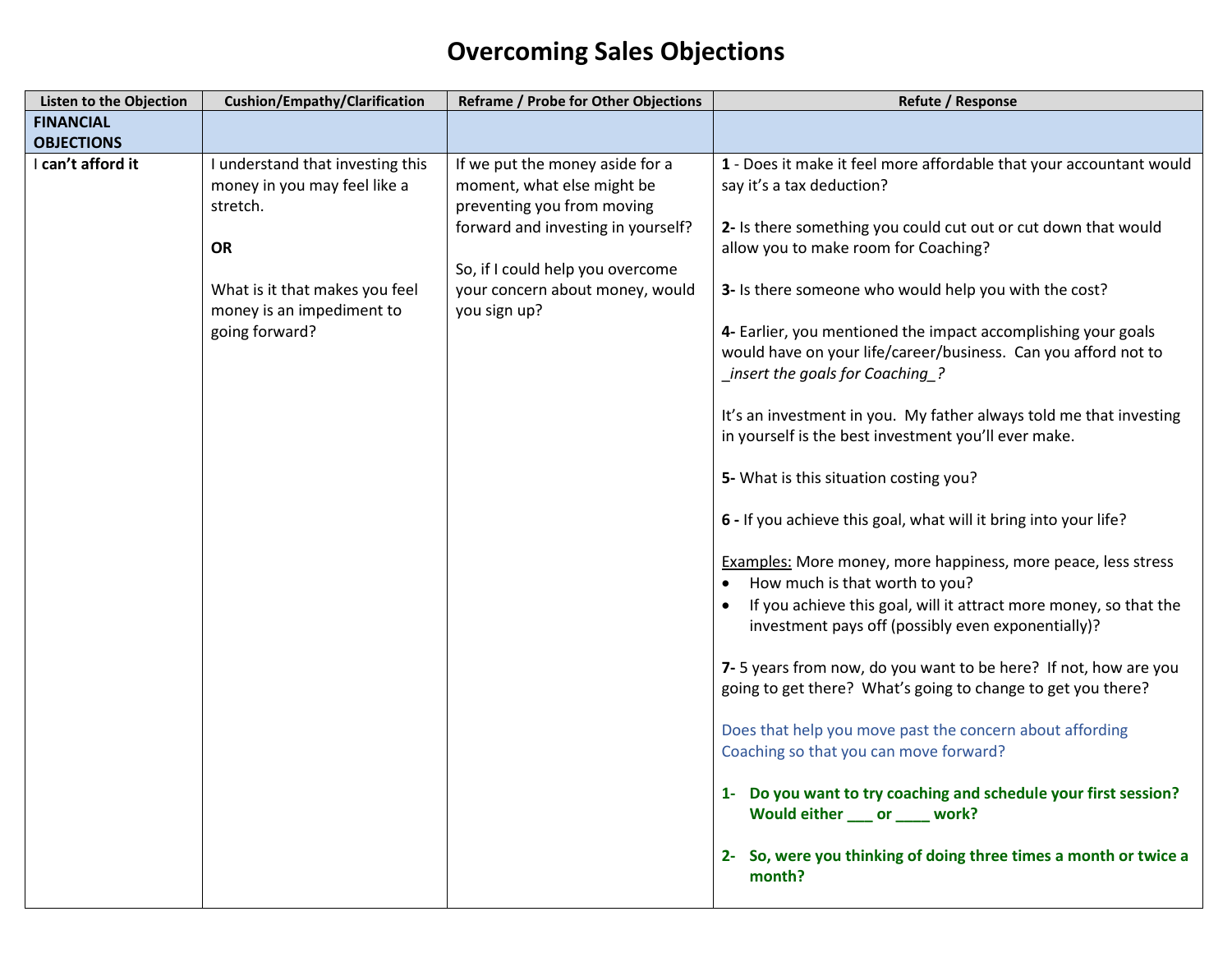| <b>Listen to the Objection</b>                                                                                                     | <b>Cushion/Empathy/Clarification</b>                                                                                                         | <b>Reframe / Probe for Other Objections</b>                                                                                                     | Refute / Response                                                                                                                                                                                                                                                                                                                                                                                                                                                                                                                 |
|------------------------------------------------------------------------------------------------------------------------------------|----------------------------------------------------------------------------------------------------------------------------------------------|-------------------------------------------------------------------------------------------------------------------------------------------------|-----------------------------------------------------------------------------------------------------------------------------------------------------------------------------------------------------------------------------------------------------------------------------------------------------------------------------------------------------------------------------------------------------------------------------------------------------------------------------------------------------------------------------------|
|                                                                                                                                    |                                                                                                                                              |                                                                                                                                                 |                                                                                                                                                                                                                                                                                                                                                                                                                                                                                                                                   |
|                                                                                                                                    |                                                                                                                                              |                                                                                                                                                 | 3- We just started our consultation call today at 3 PM, does 3 PM<br>on Thursdays work for you?                                                                                                                                                                                                                                                                                                                                                                                                                                   |
| I want to look at my<br>finances.                                                                                                  | can understand that you want<br>to look at your finances.                                                                                    | If we set the investment of<br>coaching aside for a moment, is<br>there anything preventing you from<br>starting this month or next?            | Do you believe that coaching could be your path to your optimum<br>life (dream job, dream career, greater success)?<br>What is that dream worth to you?<br>How will your life be different if you attain your dream?<br>Does this help you move past the need to look at your finances?<br>1- Do you want to give it a try?<br>2- What would work for you? If twice a month wouldn't work for<br>you, would once a month work? Do you think if we started at<br>once a month, you could move to twice a month in a few<br>months? |
| I don't have the<br>money right now, I<br>need to work on my<br>budget and save<br>toward this.<br>I need to look at my<br>budget. | I understand that you feel you<br>don't have the money at hand<br>right now.<br>I understand that you need to<br>keep an eye on your budget. | If we set the investment of<br>coaching aside for a moment, is<br>there anything else preventing you<br>from starting to work on your<br>goals? | How important is this outcome to you?<br>Is X a priority?<br>Do you consider getting started on your path toward X worthy of<br>taking action right now and making the investment?<br>How could you access the money for Coaching now?<br>Does that help you overcome the concern about money?<br>Do you want to give it a try?                                                                                                                                                                                                   |
| I don't use credit<br>cards.                                                                                                       | certainly respect the fact that<br>you limit the use of credit cards.                                                                        | If we put the credit card issues<br>aside, is there anything else that's<br>preventing you from getting<br>started with Coaching?               | I don't believe in using credit cards for frivolous expenditures.<br>Achieving your goals seems like an important issue to address by<br>investing in yourself.<br>Is this a priority in your life?                                                                                                                                                                                                                                                                                                                               |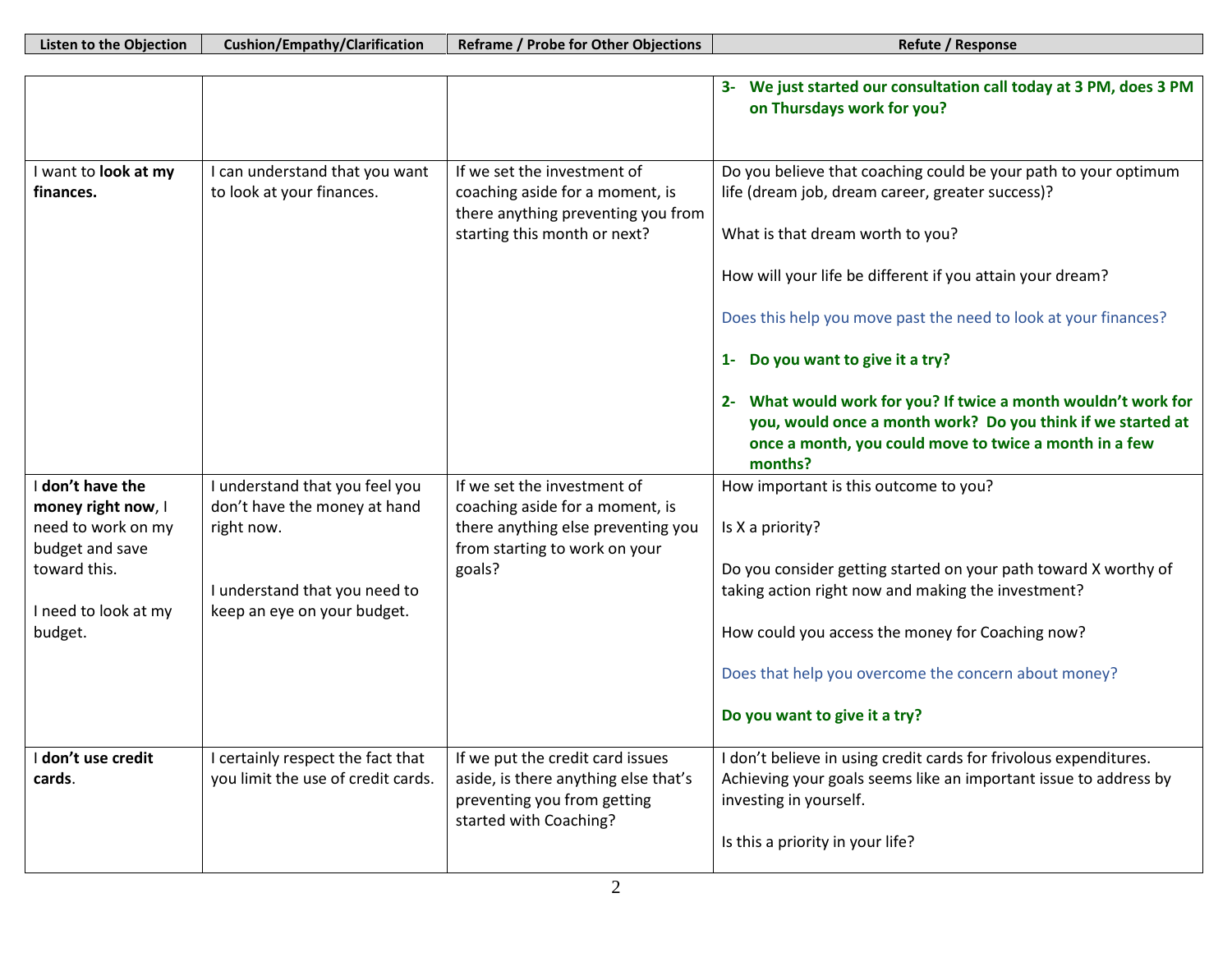|                                                                                     |                                                                                                          |                                                                                                                              | Aren't you worth making this your top priority?                                                                                                                                                                                       |
|-------------------------------------------------------------------------------------|----------------------------------------------------------------------------------------------------------|------------------------------------------------------------------------------------------------------------------------------|---------------------------------------------------------------------------------------------------------------------------------------------------------------------------------------------------------------------------------------|
|                                                                                     |                                                                                                          |                                                                                                                              | Do you see the benefit of using your credit card to invest in you?                                                                                                                                                                    |
|                                                                                     |                                                                                                          |                                                                                                                              | Which date is best for you to begin our sessions - _____ or ____?                                                                                                                                                                     |
| This is a big expense; I<br>need to talk to my<br>husband/wife/partner<br>about it. | I understand the need to discuss<br>something as important as this<br>with your<br>husband/wife/partner. | If your partner supports you in this,<br>would there be any other reason<br>that would stand in the way of<br>going forward? | WHEN you're able to accomplish your goals, what will that do for<br>you and your life? What impacts will that have on your life<br>together?                                                                                          |
|                                                                                     |                                                                                                          |                                                                                                                              | Does he/she think X is important?                                                                                                                                                                                                     |
|                                                                                     |                                                                                                          |                                                                                                                              | Is X a priority for him/her?                                                                                                                                                                                                          |
|                                                                                     |                                                                                                          |                                                                                                                              | Doesn't he/she think you're worthy of an investment?                                                                                                                                                                                  |
|                                                                                     |                                                                                                          |                                                                                                                              | Wouldn't he/she want you to get started as soon as possible on<br>your path to X?                                                                                                                                                     |
|                                                                                     |                                                                                                          |                                                                                                                              | Want to give it a try?                                                                                                                                                                                                                |
| Do you offer a refund                                                               | Could you tell me more about                                                                             | If we set this aside for just a                                                                                              | (For individual paying clients only NOT corporate paid)                                                                                                                                                                               |
| for your services?                                                                  | what you are thinking?                                                                                   | moment, is there anything else that<br>might be preventing you from<br>moving forward?                                       | Let me share with you how we bill for our services:                                                                                                                                                                                   |
|                                                                                     |                                                                                                          |                                                                                                                              | Our clients engage their coaches based on a month-to-month basis.                                                                                                                                                                     |
|                                                                                     |                                                                                                          |                                                                                                                              | We encourage all our clients to consider investing in themselves for<br>at least 3-6 months. Coaching can be transformative and lead you<br>to achieve your goals, and it's fair to give the process time.                            |
|                                                                                     |                                                                                                          |                                                                                                                              | Having said that, within a month-to-month engagement, YOU get to<br>decide when you've achieved your goals and can conclude your<br>coaching engagement anytime. You will only be billed for the<br>sessions you had with your coach. |
|                                                                                     |                                                                                                          |                                                                                                                              | Does that answer your question?                                                                                                                                                                                                       |
|                                                                                     |                                                                                                          |                                                                                                                              |                                                                                                                                                                                                                                       |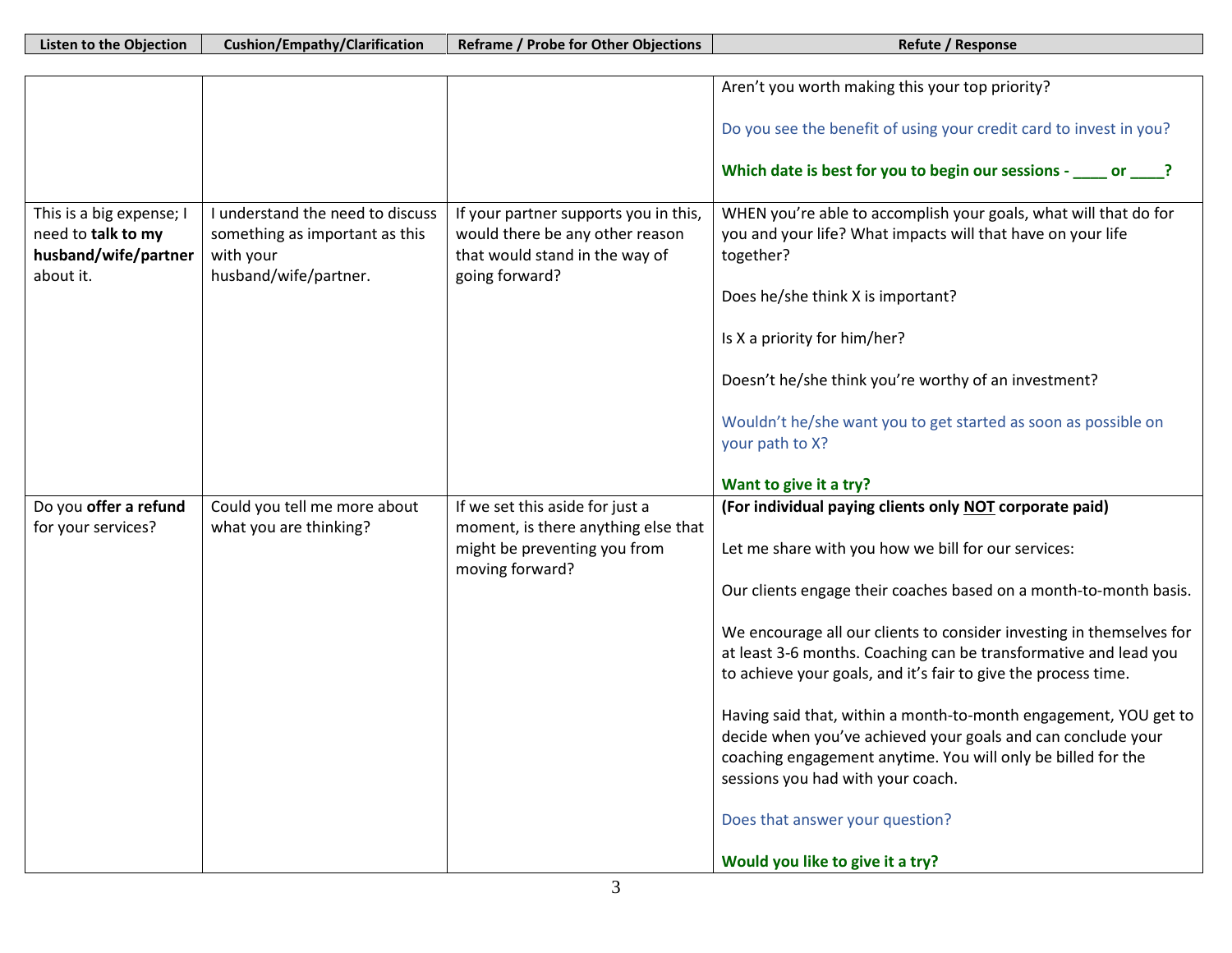| Listen to the Objection<br><b>Cushion/Empathy/Clarification</b><br>Reframe / Probe for Other Objections<br>Refute / Response |
|------------------------------------------------------------------------------------------------------------------------------|
|------------------------------------------------------------------------------------------------------------------------------|

| <b>CORPORATE PAID</b><br><b>COACHING</b> |                              |                                  |                                                                                                                                                                                                                                                            |
|------------------------------------------|------------------------------|----------------------------------|------------------------------------------------------------------------------------------------------------------------------------------------------------------------------------------------------------------------------------------------------------|
| <b>OBJECTIONS</b>                        |                              |                                  |                                                                                                                                                                                                                                                            |
| How can I justify this                   | You want to approach them to | If your company wasn't a factor, | I'm happy to help you craft a business case for Coaching.                                                                                                                                                                                                  |
| to my company?                           | pay for your coaching?       | would there be anything else     |                                                                                                                                                                                                                                                            |
|                                          |                              | preventing you from getting      | 1 - Does anyone at your company have a Coach?                                                                                                                                                                                                              |
|                                          |                              | started?                         | How did they get Coaching approved?<br>$\bullet$                                                                                                                                                                                                           |
|                                          |                              |                                  | Might they advise you in this?<br>$\bullet$                                                                                                                                                                                                                |
|                                          |                              |                                  | What kind of improvements did they see from Coaching?<br>$\bullet$                                                                                                                                                                                         |
|                                          |                              |                                  | I have a PowerPoint presentation that gives an overview of the<br>benefits of Coaching that other companies have received. I will<br>send that to you. It also gives an overview of our company, Glacier<br>Point Solutions. Do you think that would help? |
|                                          |                              |                                  | I can also send you bios for our Coaches.                                                                                                                                                                                                                  |
|                                          |                              |                                  | 2 - How are you measured in your role?                                                                                                                                                                                                                     |
|                                          |                              |                                  | What impact would accomplishing your goals and developing your<br>professional skills have on your performance and measurements?                                                                                                                           |
|                                          |                              |                                  | Could you quantify this to let your company know what they will<br>get back on their investment in Coaching? If you highlight the<br>benefits and the impact to your performance, you'll make a<br>stronger case.                                          |
|                                          |                              |                                  | Do you think they'd be open to a 3-month trial to see what impact<br>Coaching makes?                                                                                                                                                                       |
|                                          |                              |                                  | If we began your coaching, we could work on building your case as<br>one of your first goals to work on.                                                                                                                                                   |
|                                          |                              |                                  | Does that resolve your question about ROI?                                                                                                                                                                                                                 |
|                                          |                              |                                  | Would you like to get started and book your first session?                                                                                                                                                                                                 |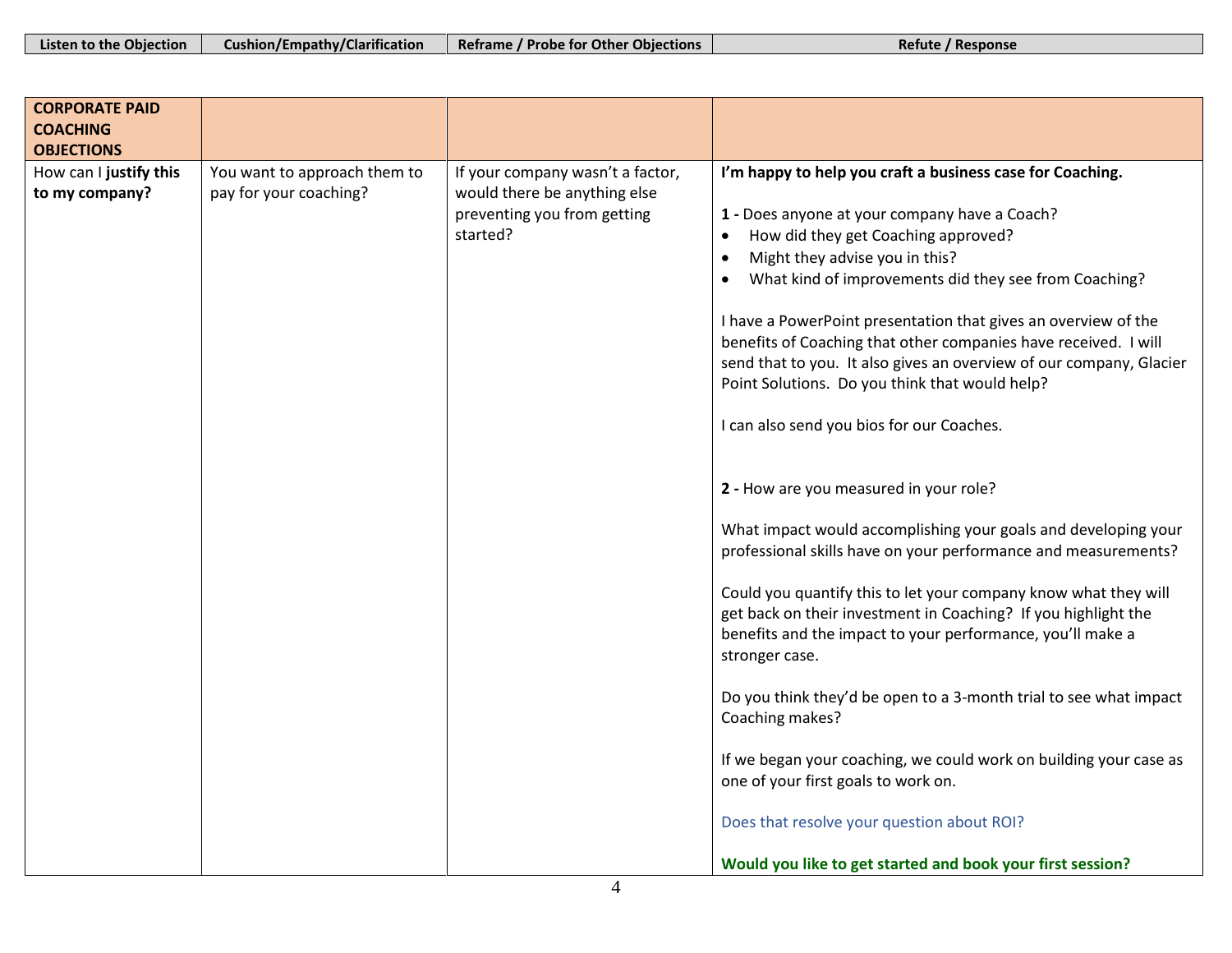| <b>Listen to the Objection</b><br>What's the ROI of<br>coaching? | Cushion/Empathy/Clarification<br>Tell me more about what you're<br>looking for.<br>You want to be able to approach<br>your company to pay for<br>coaching? (See above)<br><b>OR</b><br>You want to know that coaching<br>will work for you? | <b>Reframe / Probe for Other Objections</b> | Refute / Response<br>Let me share a study with you on the effects of coaching:<br>The Manchester Study of Fortune 1000 companies showed an ROI<br>of 5.7 times the investment in Coaching. The study showed:<br>Productivity (reported by 53% of executives)<br>Quality (48%)<br>Organizational strength (48%)<br>Coaching works because: Coaching will help you accomplish your<br>goals faster and with greater ease than on your own. A coach will<br>help keep you accountable and support you to see other<br>opportunities, or blinds spots that you may not see. A coach will<br>help you when you feel stuck, navigate challenges and uncover new<br>opportunities as you make progress. |
|------------------------------------------------------------------|---------------------------------------------------------------------------------------------------------------------------------------------------------------------------------------------------------------------------------------------|---------------------------------------------|--------------------------------------------------------------------------------------------------------------------------------------------------------------------------------------------------------------------------------------------------------------------------------------------------------------------------------------------------------------------------------------------------------------------------------------------------------------------------------------------------------------------------------------------------------------------------------------------------------------------------------------------------------------------------------------------------|
|                                                                  |                                                                                                                                                                                                                                             |                                             | All of our clients attain great movement toward their goals.<br>Does that answer your question?<br>Would you like to book your first session for (insert day) or (insert<br>$day$ ?                                                                                                                                                                                                                                                                                                                                                                                                                                                                                                              |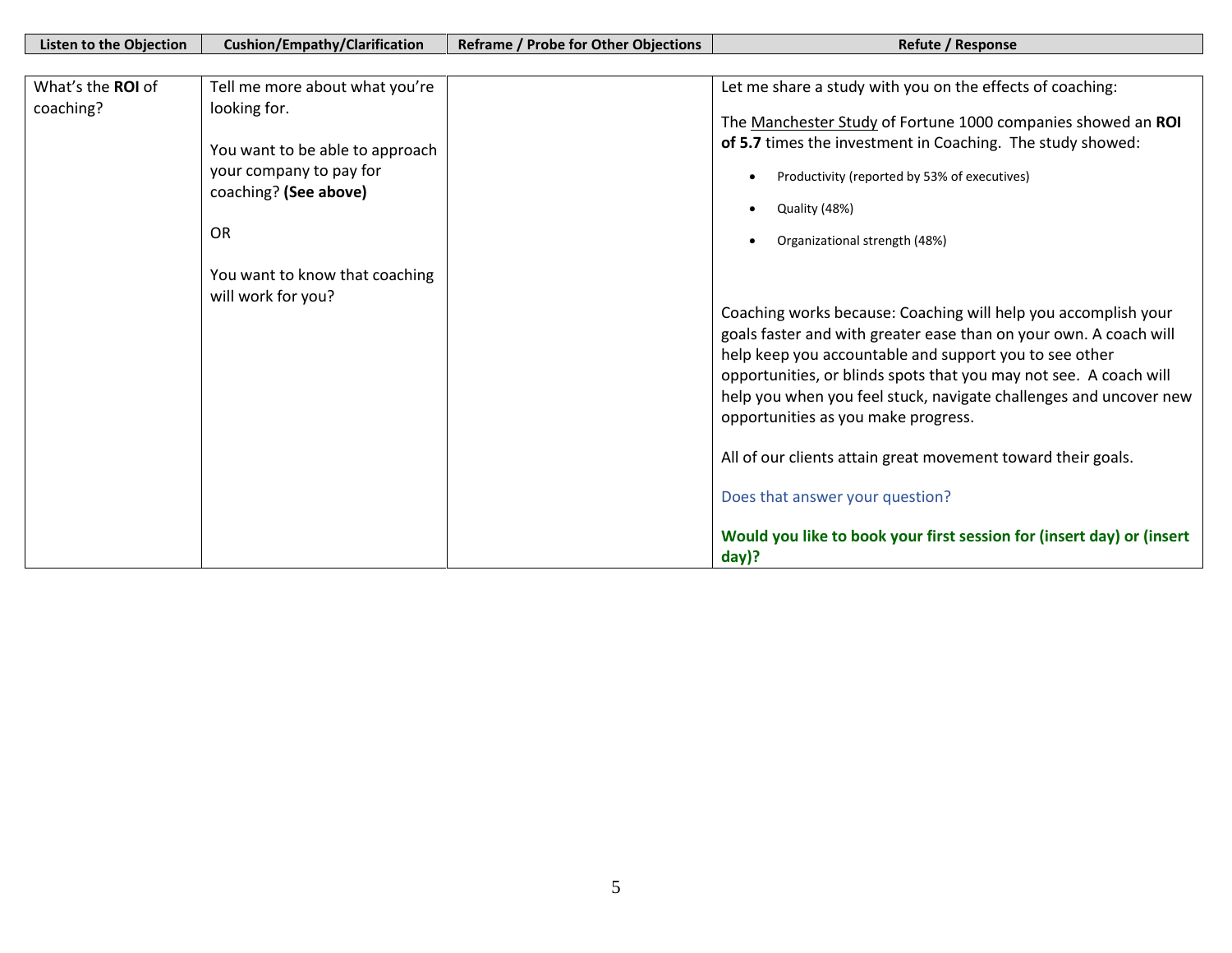| Listen to the Objection | <b>Cushion/Empathy/Clarification</b> | Reframe / Probe for Other Objections | Refute / Response |
|-------------------------|--------------------------------------|--------------------------------------|-------------------|
|-------------------------|--------------------------------------|--------------------------------------|-------------------|

└

| <b>COMMITMENT</b><br><b>OBJECTIONS</b> |                             |                                                                                                             |                                                                                                                                                                                                                                                                             |
|----------------------------------------|-----------------------------|-------------------------------------------------------------------------------------------------------------|-----------------------------------------------------------------------------------------------------------------------------------------------------------------------------------------------------------------------------------------------------------------------------|
| I'm not ready                          | 1- Tell me more about that. | I know you're not feeling ready, but<br>is there anything else that's<br>standing in your way?              | 1 - You just need 45 minutes 3 times a month (less than 2.5 hours)<br>to start moving towards your goals. You can make progress<br>towards your goals without even doing anything between sessions.                                                                         |
|                                        |                             | So it sounds like the real issue is x?<br>If we can resolve this issue, will you<br>be ready to go forward? | Much of the work in Coaching does not require action. Some of<br>what you will experience through Coaching are shifts in thinking,<br>new perspectives, breakthroughs where you're feeling stuck,<br>renewed motivation and energy, better decision-making.                 |
|                                        |                             |                                                                                                             | I have extended periods where I work with my Coach, don't take<br>action in between sessions and still keep moving forward.                                                                                                                                                 |
|                                        |                             |                                                                                                             | You just take it at your own pace.                                                                                                                                                                                                                                          |
|                                        |                             |                                                                                                             | You'll have the support of your coach to help you work through any<br>challenges, navigate decisions and help you stay motivated                                                                                                                                            |
|                                        |                             |                                                                                                             | 2 - I understand this may feel like a big step.                                                                                                                                                                                                                             |
|                                        |                             |                                                                                                             | Can you tell me about a time in the past when you've taken this<br>kind of step and how it worked for you?                                                                                                                                                                  |
|                                        |                             |                                                                                                             | 3 - How do you think you will get ready?                                                                                                                                                                                                                                    |
|                                        |                             |                                                                                                             | 4 - We can never be fully ready for change. If you think of your<br>goals to (insert stated goals), and your situation 6-12 months from<br>now, what progress do you want to have made? If you want to see<br>progress, the time to act is now. We would work at your pace. |
|                                        |                             |                                                                                                             | It reminds me of the Chinese proverb "The best time to plant a tree<br>was 20 years ago. The second best time is now."                                                                                                                                                      |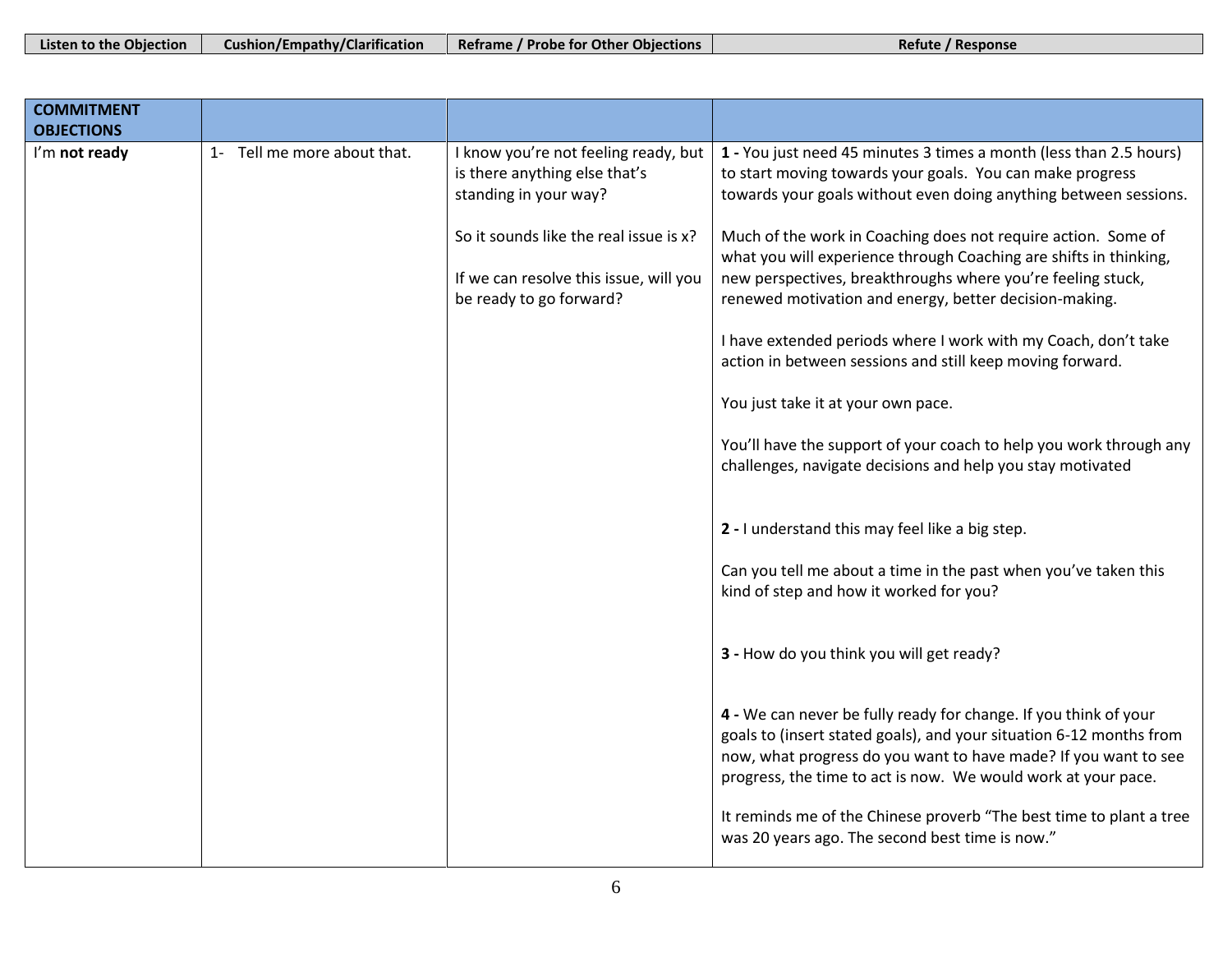|                                     |                                                                                                      |                                                                                                 | It's only 45 minutes a week. And, if you're concerned about being<br>able to take actions in between sessions, often the shift we need to<br>make are how we think and our beliefs. That doesn't require<br>action, it requires working with your Coach. So, actions aren't<br>always required.<br>5-You took the risk of doing this consultation. What would it take<br>to listen to that impulse more? Something in you is telling you that<br>you need to take a bold step to achieve your dreams. How can you<br>move forward and engage a Coach to help you achieve your<br>dreams? |
|-------------------------------------|------------------------------------------------------------------------------------------------------|-------------------------------------------------------------------------------------------------|------------------------------------------------------------------------------------------------------------------------------------------------------------------------------------------------------------------------------------------------------------------------------------------------------------------------------------------------------------------------------------------------------------------------------------------------------------------------------------------------------------------------------------------------------------------------------------------|
|                                     |                                                                                                      |                                                                                                 | Does what we talked about help you feel more ready?                                                                                                                                                                                                                                                                                                                                                                                                                                                                                                                                      |
|                                     |                                                                                                      |                                                                                                 | Would you be open to booking your first session and getting<br>started?                                                                                                                                                                                                                                                                                                                                                                                                                                                                                                                  |
| I need time to think<br>about it.   | I understand that because this is<br>an important decision. I honor<br>your decision-making process. |                                                                                                 | What other information could I give you that will help you make<br>this decision?                                                                                                                                                                                                                                                                                                                                                                                                                                                                                                        |
|                                     |                                                                                                      |                                                                                                 | What would it take to move forward today/this month?                                                                                                                                                                                                                                                                                                                                                                                                                                                                                                                                     |
|                                     |                                                                                                      |                                                                                                 | Are you getting what you want right now?                                                                                                                                                                                                                                                                                                                                                                                                                                                                                                                                                 |
|                                     |                                                                                                      |                                                                                                 | Does what we talked about help you think it through now, so you<br>can move forward?                                                                                                                                                                                                                                                                                                                                                                                                                                                                                                     |
|                                     |                                                                                                      |                                                                                                 | Then why don't you give it a try?                                                                                                                                                                                                                                                                                                                                                                                                                                                                                                                                                        |
|                                     |                                                                                                      |                                                                                                 | If that doesn't work with the client: Can I call you in a week to see<br>if you've made a decision?                                                                                                                                                                                                                                                                                                                                                                                                                                                                                      |
| I'm in the middle of<br>remodeling. | Tell me more about how<br>remodeling is a factor for you.                                            | You want to know that you'll be<br>able to focus on your coaching in<br>addition to remodeling? | 1- If you think of your goals to (insert stated goals), and your<br>situation 6-12 months from now, what progress do you want to<br>have made? If you want to see progress, the time to act is now. We<br>would work at your pace.                                                                                                                                                                                                                                                                                                                                                       |
|                                     |                                                                                                      |                                                                                                 | Coaching will support you to prioritize your actions with your<br>general time management so you make progress along with other                                                                                                                                                                                                                                                                                                                                                                                                                                                          |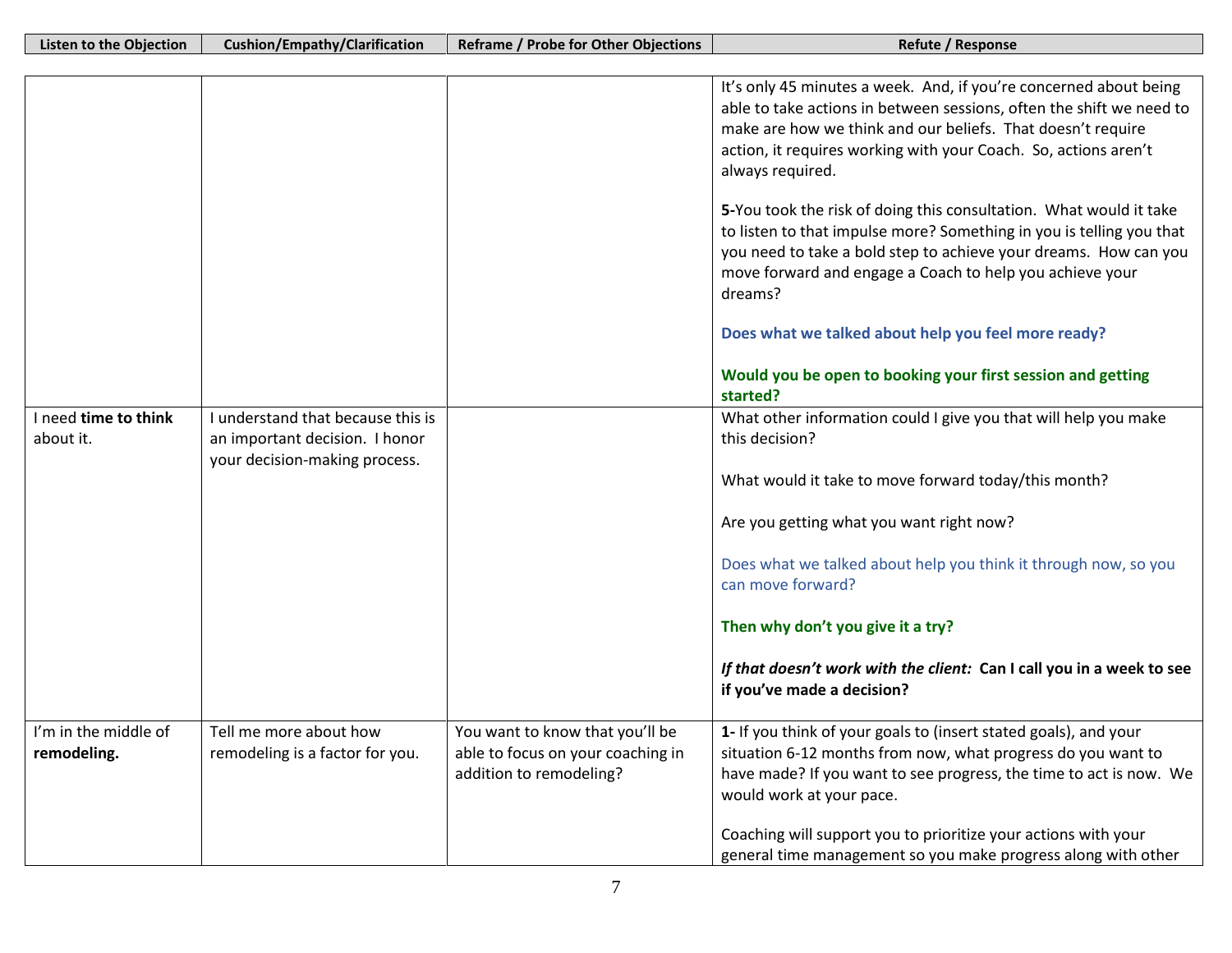|                       |                          |                                                                      | things that are going on in your life.                                                                                                                                                                                                                                                                                                                                                                                               |
|-----------------------|--------------------------|----------------------------------------------------------------------|--------------------------------------------------------------------------------------------------------------------------------------------------------------------------------------------------------------------------------------------------------------------------------------------------------------------------------------------------------------------------------------------------------------------------------------|
|                       |                          |                                                                      |                                                                                                                                                                                                                                                                                                                                                                                                                                      |
|                       |                          |                                                                      | 2 - Would you be open to exploring ways that we can get you<br>moving towards your goals while you're remodeling is finishing up?<br>(Suggest starting at 1x per month and then moving to 2 or 3 once<br>the remodel is completed OR if they really can't commit, suggest<br>setting 1 or 2 goals now and what 1 or 2 actions can they do on<br>their own. Schedule to begin their coaching in 2 months - or when<br>they can start) |
|                       |                          |                                                                      | 3 - How much do you want x? How would it change your life?<br>What would like look like if x were true?                                                                                                                                                                                                                                                                                                                              |
|                       |                          |                                                                      | Is X important to you? Is X a priority?                                                                                                                                                                                                                                                                                                                                                                                              |
|                       |                          |                                                                      | Can you look at this as an investment in your future?                                                                                                                                                                                                                                                                                                                                                                                |
|                       |                          |                                                                      | Do you see how you can begin working towards your goals at this                                                                                                                                                                                                                                                                                                                                                                      |
|                       | Tell me more about that. |                                                                      | work to begin your sessions?<br>time? Would either<br>or<br>1 - What belief is holding you back from changing?                                                                                                                                                                                                                                                                                                                       |
| I'm too old to change |                          | You want to know that you'll be<br>supported and that you'll be able | Can you tell me about when you were told you that? Can you                                                                                                                                                                                                                                                                                                                                                                           |
|                       |                          | to achieve the results you want.                                     | describe when you heard that?                                                                                                                                                                                                                                                                                                                                                                                                        |
|                       |                          |                                                                      |                                                                                                                                                                                                                                                                                                                                                                                                                                      |
|                       |                          |                                                                      | How does that belief serve you?                                                                                                                                                                                                                                                                                                                                                                                                      |
|                       |                          |                                                                      |                                                                                                                                                                                                                                                                                                                                                                                                                                      |
|                       |                          |                                                                      | 2 - Changes can be big or small. Sometimes we feel that a big                                                                                                                                                                                                                                                                                                                                                                        |
|                       |                          |                                                                      | change is needed, but even small actions can have big results. And,<br>multiple small changes can have an exponential effect.                                                                                                                                                                                                                                                                                                        |
|                       |                          |                                                                      | You took the step to call and have this consultation, so a part of you                                                                                                                                                                                                                                                                                                                                                               |
|                       |                          |                                                                      | must feel that you're ready to make some sort of change; We can                                                                                                                                                                                                                                                                                                                                                                      |
|                       |                          |                                                                      | go at your pace.                                                                                                                                                                                                                                                                                                                                                                                                                     |
|                       |                          |                                                                      | Also, I've worked with numerous people in your age range, and                                                                                                                                                                                                                                                                                                                                                                        |
|                       |                          |                                                                      | they have successfully made changes that have changed their lives                                                                                                                                                                                                                                                                                                                                                                    |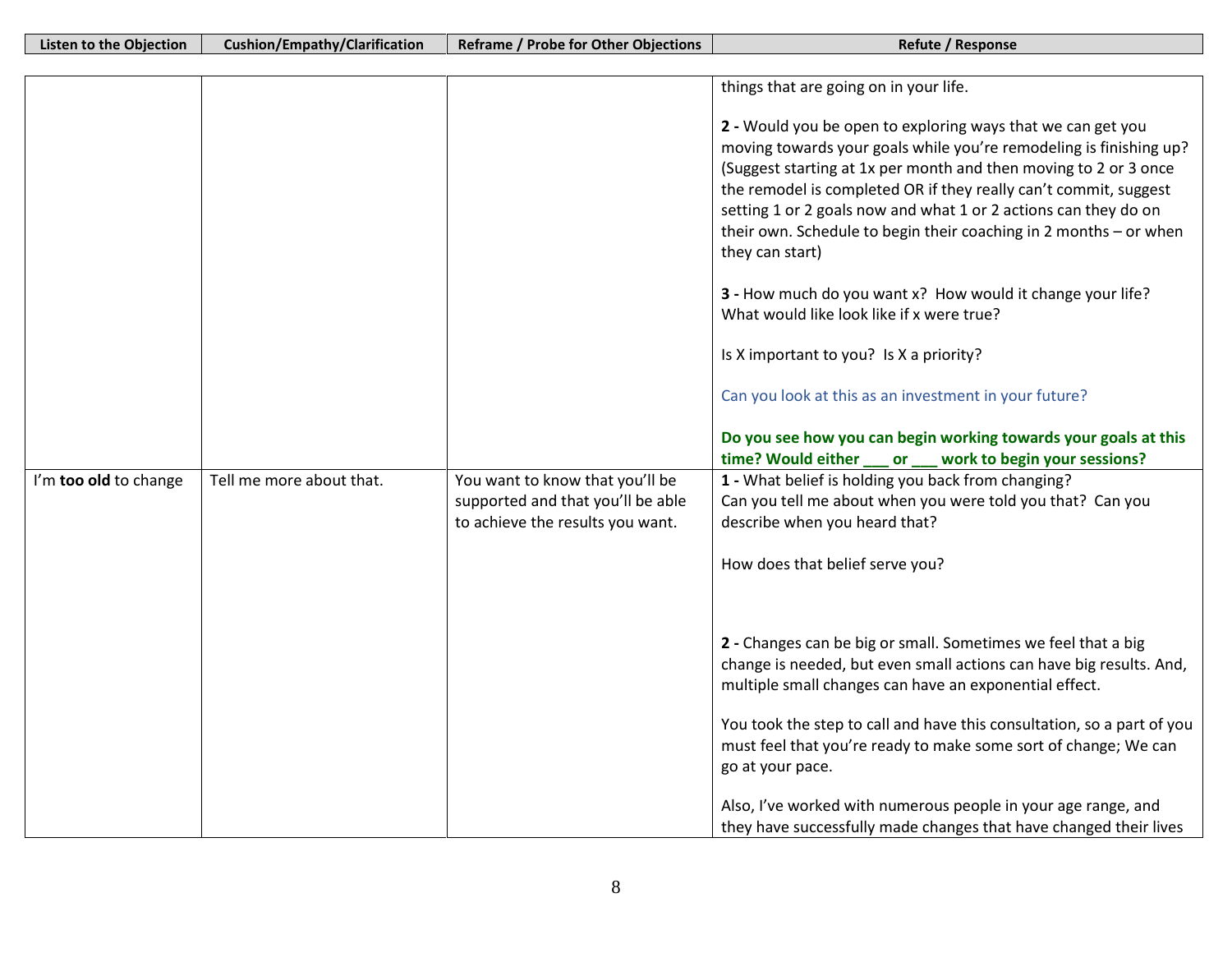|                                                                                                                                            |                                                   |                                                                                                                                          | and helped them reach their goals.                                                                                                                                                                                                                                                                                                                                                                                                                                                                                                                                                                                                                                                                                                                                                                                           |
|--------------------------------------------------------------------------------------------------------------------------------------------|---------------------------------------------------|------------------------------------------------------------------------------------------------------------------------------------------|------------------------------------------------------------------------------------------------------------------------------------------------------------------------------------------------------------------------------------------------------------------------------------------------------------------------------------------------------------------------------------------------------------------------------------------------------------------------------------------------------------------------------------------------------------------------------------------------------------------------------------------------------------------------------------------------------------------------------------------------------------------------------------------------------------------------------|
|                                                                                                                                            |                                                   |                                                                                                                                          | Does that help you move past your concern about being able to<br>change?                                                                                                                                                                                                                                                                                                                                                                                                                                                                                                                                                                                                                                                                                                                                                     |
|                                                                                                                                            |                                                   |                                                                                                                                          | Would you like to give coaching a try?                                                                                                                                                                                                                                                                                                                                                                                                                                                                                                                                                                                                                                                                                                                                                                                       |
| I'm not sure if<br>Coaching will help me                                                                                                   | Tell me more about that.                          | You want to know that you'll be<br>supported through the journey of<br>coaching so you have the best<br>chance for achieving your goals? | Let me tell you how Coaching can help.<br>Coaching will help you accomplish your goals faster and with<br>greater ease than on your own. A coach will help keep you<br>accountable and support you to see other opportunities, or blinds<br>spots that you may not see. A coach will help you when you feel<br>stuck, navigate challenges and uncover new opportunities as you<br>make progress.<br>All of our clients attain great movement toward their goals.<br>Does that answer your question?<br>Would you like to book your first session for (insert day) or (insert<br>$day$ ?                                                                                                                                                                                                                                      |
| Can you guarantee I<br>will get more<br>interviews if I follow<br>your guidance on my<br>resume? I've had<br>experts look at it<br>before. | I understand that you want to<br>achieve results. | What I'm hearing is that you want<br>to know that the job search<br>strategies we discuss will work, is<br>that right?                   | There are as many ways to write a resume as there are people on<br>the earth. That's a joke, but there are so many ideas out there<br>about resumes, it's un-believable. Ultimately, you have to be in<br>charge of what is on your resume and whether you believe it's the<br>right format for your industry.<br>We can't give you any guarantees. It's actually against our ethical<br>guidelines from the ICF to do so.<br>What I can tell you is that we have been Coaching people on writing<br>their resumes for 15 years, and have never had anyone not get<br>more interviews based on the changes that we've helped them<br>make. We've also had many HR professionals let us know that they<br>got more interviews after working with us.<br>There are also other factors in the job search that will help lead to |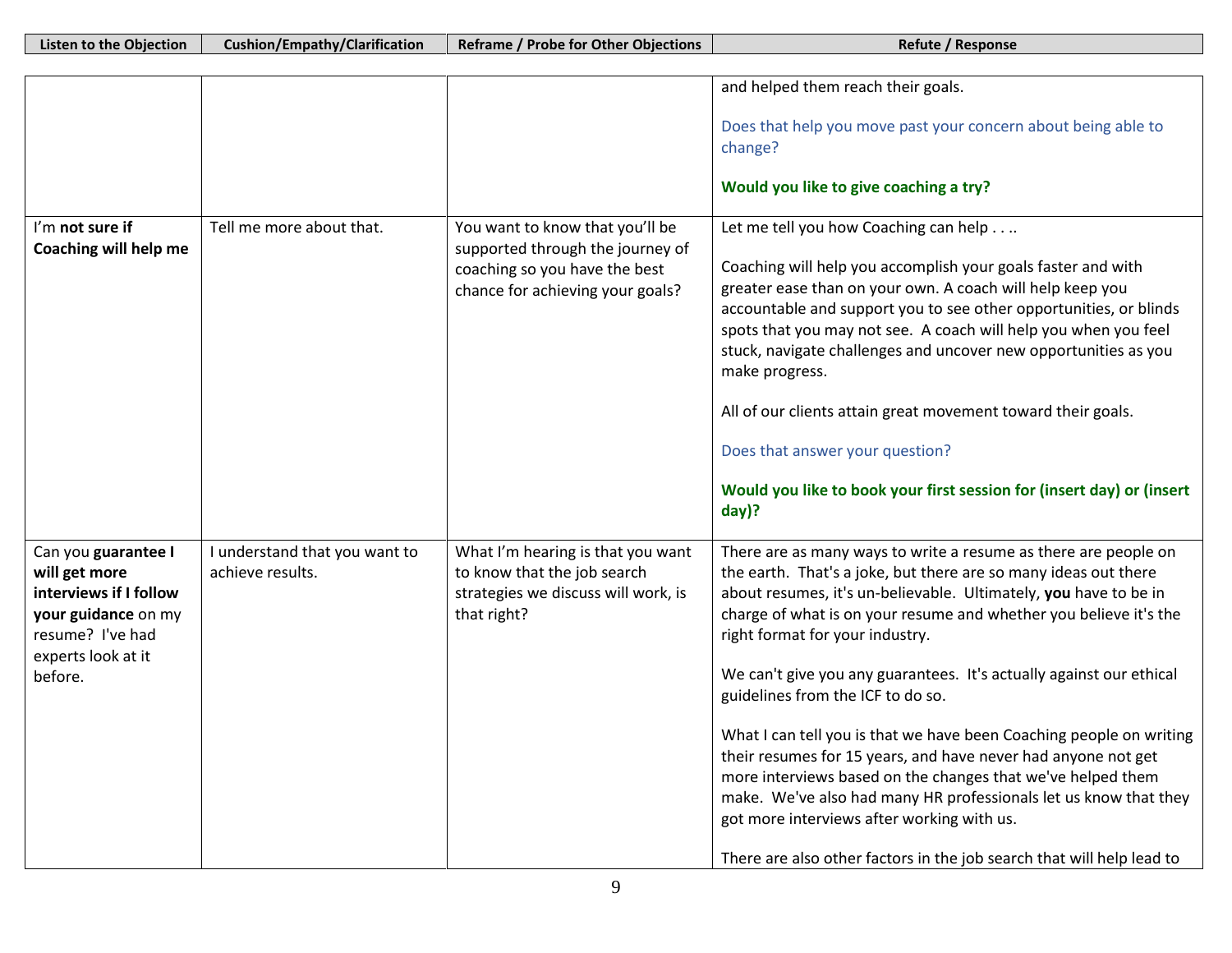| Listen to the Objection | <b>Cushion/Empathy/Clarification</b> | <b>Reframe / Probe for Other Objections</b> | Refute / Response                                                                                                                                                                                                                       |
|-------------------------|--------------------------------------|---------------------------------------------|-----------------------------------------------------------------------------------------------------------------------------------------------------------------------------------------------------------------------------------------|
|                         |                                      |                                             |                                                                                                                                                                                                                                         |
|                         |                                      |                                             | interviews beyond the resume, such as how many connections you<br>make and the quality of those connections. We'll discuss that along<br>with many other job search strategies - we have over 20 different<br>strategies to land a job. |
|                         |                                      |                                             | Does that answer your question?                                                                                                                                                                                                         |
|                         |                                      |                                             | Would you like to book your first session for (insert day) or (insert<br>$day$ ?                                                                                                                                                        |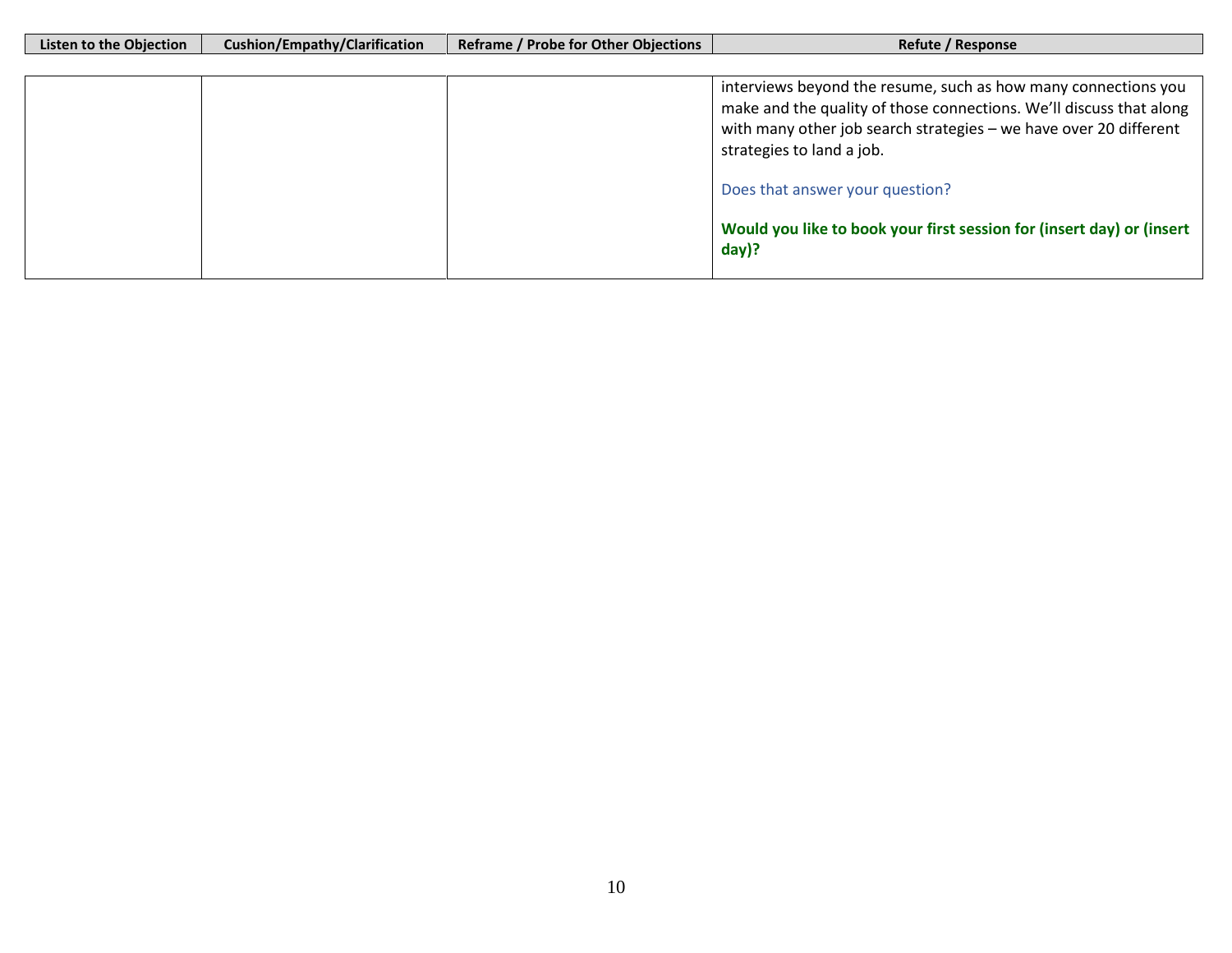| Listen to the Objection | <b>Cushion/Empathy/Clarification</b> Reframe / Probe for Other Objections | Refute / Response |
|-------------------------|---------------------------------------------------------------------------|-------------------|
|                         |                                                                           |                   |

| <b>TIME OBJECTIONS</b> |                                                   |                                  |                                                                                                                                                                                                                                                                                                                                                                                                    |
|------------------------|---------------------------------------------------|----------------------------------|----------------------------------------------------------------------------------------------------------------------------------------------------------------------------------------------------------------------------------------------------------------------------------------------------------------------------------------------------------------------------------------------------|
| I don't have time      | I understand that it doesn't feel                 | How could you feel like you have | 1- Would focusing on the big picture and/or having someone to                                                                                                                                                                                                                                                                                                                                      |
|                        | like there's time to focus on you.                | time to focus on you?            | help you prioritize, give you more time?                                                                                                                                                                                                                                                                                                                                                           |
|                        | How much time do you think<br>Coaching will take? |                                  | I've learned that if we don't make time for what's important to us,<br>our time will be filled working on other people's priorities.                                                                                                                                                                                                                                                               |
|                        |                                                   |                                  | It's important to invest time in our own goals and coaching can<br>support you with your time management.                                                                                                                                                                                                                                                                                          |
|                        |                                                   |                                  | How much do you want x? How would it change your life? What<br>would like look like if x were true?                                                                                                                                                                                                                                                                                                |
|                        |                                                   |                                  | 2- Coaching is an effortless process and it creates more ease in your<br>life because you start living a life that is more congruent with who<br>you are and you start taking actions that are more congruent with<br>who you are.                                                                                                                                                                 |
|                        |                                                   |                                  | 3- A great deal of the work we do on Coaching is working on your<br>internal self. This doesn't require time outside of the Coaching<br>session, just time with your Coach to delve into your thoughts,<br>beliefs, attitudes, and patterns of thinking. You have to make<br>internal change first, before you start taking action toward your<br>goal.                                            |
|                        |                                                   |                                  | 4- I'm hearing that you think this is all done alone. The great thing<br>about Coaching is that you are not alone. You have someone in<br>your corner seeing things that you don't see. Reflecting your blind<br>spots to you, which will help you be more productive and help you<br>prioritize your actions more effectively.<br>Does that help you move past your concern about having time for |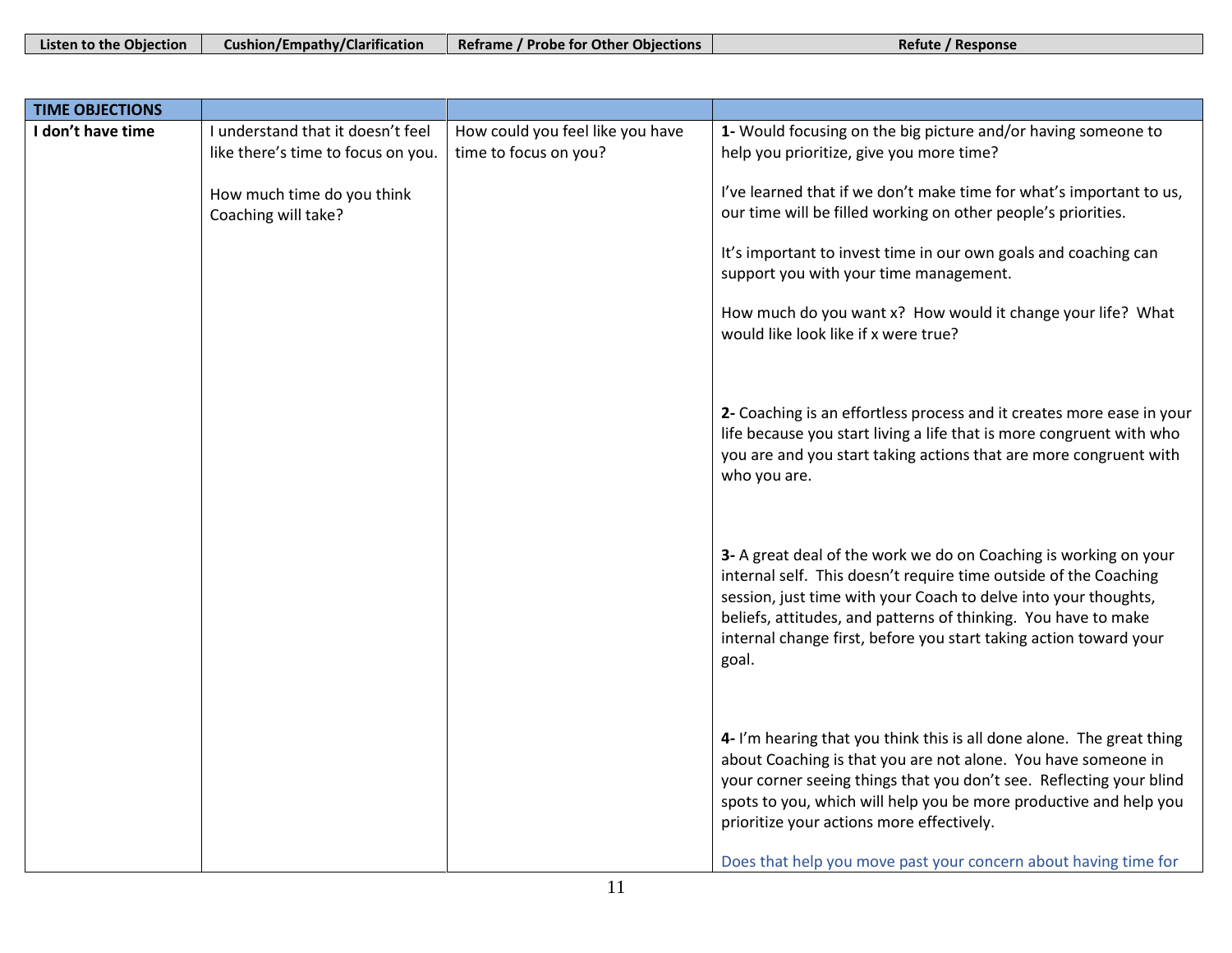|                                                                         |                                                                                                                              |                                                                                                                                                                                                                                                       | Coaching?                                                                                                                                                                                                                                                                                                                                                                                                                                                          |
|-------------------------------------------------------------------------|------------------------------------------------------------------------------------------------------------------------------|-------------------------------------------------------------------------------------------------------------------------------------------------------------------------------------------------------------------------------------------------------|--------------------------------------------------------------------------------------------------------------------------------------------------------------------------------------------------------------------------------------------------------------------------------------------------------------------------------------------------------------------------------------------------------------------------------------------------------------------|
|                                                                         |                                                                                                                              |                                                                                                                                                                                                                                                       | Would you like to book your first session for (insert day) or (insert<br>day)?                                                                                                                                                                                                                                                                                                                                                                                     |
| My job is too busy, I<br>don't think I'll have<br>the time for coaching | I understand that it doesn't feel<br>like there's time to focus on you.<br>How much time do you think<br>Coaching will take? | In addition to your job being too<br>busy, is there anything else you're<br>concerned about?<br>So if I could help you overcome the<br>concern about time, you'd be ready<br>to sign up?<br>If no - There must be something<br>else holding you back? | 1 - Coaching can help you examine what to cut out or cut down so<br>that you're less busy. It can help you prioritize your time and help<br>you be more productive so that you use your time more wisely.<br>2 - I've learned that if we don't make time for what's important to<br>us, our time will be filled working on other people's priorities.<br>It's important to invest time in our own goals and coaching can<br>support you with your time management. |
|                                                                         |                                                                                                                              | So it sounds like this is the real<br>issue.                                                                                                                                                                                                          | 3 - How much do you want x? How would it change your life?<br>What would like look like if x were true?<br>Does that help you move past your concern about having time for<br>Coaching?                                                                                                                                                                                                                                                                            |
|                                                                         |                                                                                                                              |                                                                                                                                                                                                                                                       | Would you like to book your first session for (insert day) or (insert<br>day)?                                                                                                                                                                                                                                                                                                                                                                                     |
| When I get this one<br>thing done, I'll be<br>ready                     |                                                                                                                              | If we put this one thing aside for a<br>moment, would you be ready to<br>begin your coaching this month or<br>next?                                                                                                                                   | 1 - If you think of your goals to (insert stated goals), and your<br>situation 6-12 months from now, what progress do you want to<br>have made? If you want to see progress, the time to act is now. We<br>would work at your pace.                                                                                                                                                                                                                                |
|                                                                         |                                                                                                                              | If no - there must be something<br>else holding you back? Do you<br>know what it is?                                                                                                                                                                  | Coaching will support you to prioritize your actions and with your<br>general time management so you make progress along with other<br>things that might come up in your life.                                                                                                                                                                                                                                                                                     |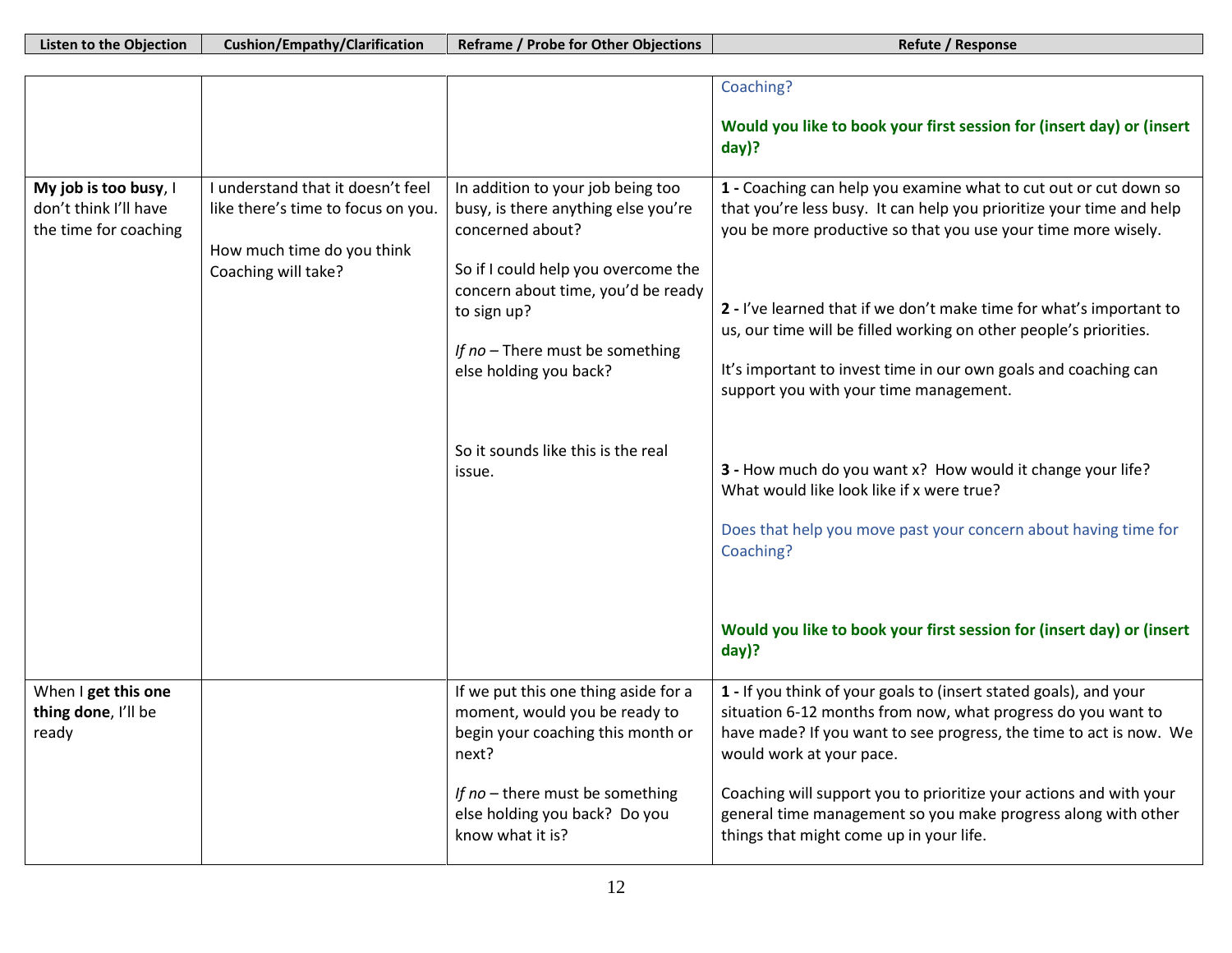| Listen to the Objection | Cushion/Empathy/Clarification | <b>Reframe / Probe for Other Objections</b> | Refute / Response                                                |
|-------------------------|-------------------------------|---------------------------------------------|------------------------------------------------------------------|
|                         |                               |                                             |                                                                  |
|                         |                               |                                             |                                                                  |
|                         |                               |                                             |                                                                  |
|                         |                               |                                             |                                                                  |
|                         |                               |                                             | 2 - How much do you want x? How would it change your life?       |
|                         |                               |                                             | What would like look like if x were true?                        |
|                         |                               |                                             |                                                                  |
|                         |                               |                                             |                                                                  |
|                         |                               |                                             | I've never had a client who didn't get more done while they were |
|                         |                               |                                             | working with me.                                                 |
|                         |                               |                                             |                                                                  |
|                         |                               |                                             |                                                                  |
|                         |                               |                                             |                                                                  |
|                         |                               |                                             |                                                                  |
|                         |                               |                                             | Does that help you move past your concern about needing to get X |
|                         |                               |                                             | done before you start Coaching?                                  |
|                         |                               |                                             |                                                                  |
|                         |                               |                                             | Would you be open to booking your first session and getting      |
|                         |                               |                                             |                                                                  |
|                         |                               |                                             | started?                                                         |
|                         |                               |                                             |                                                                  |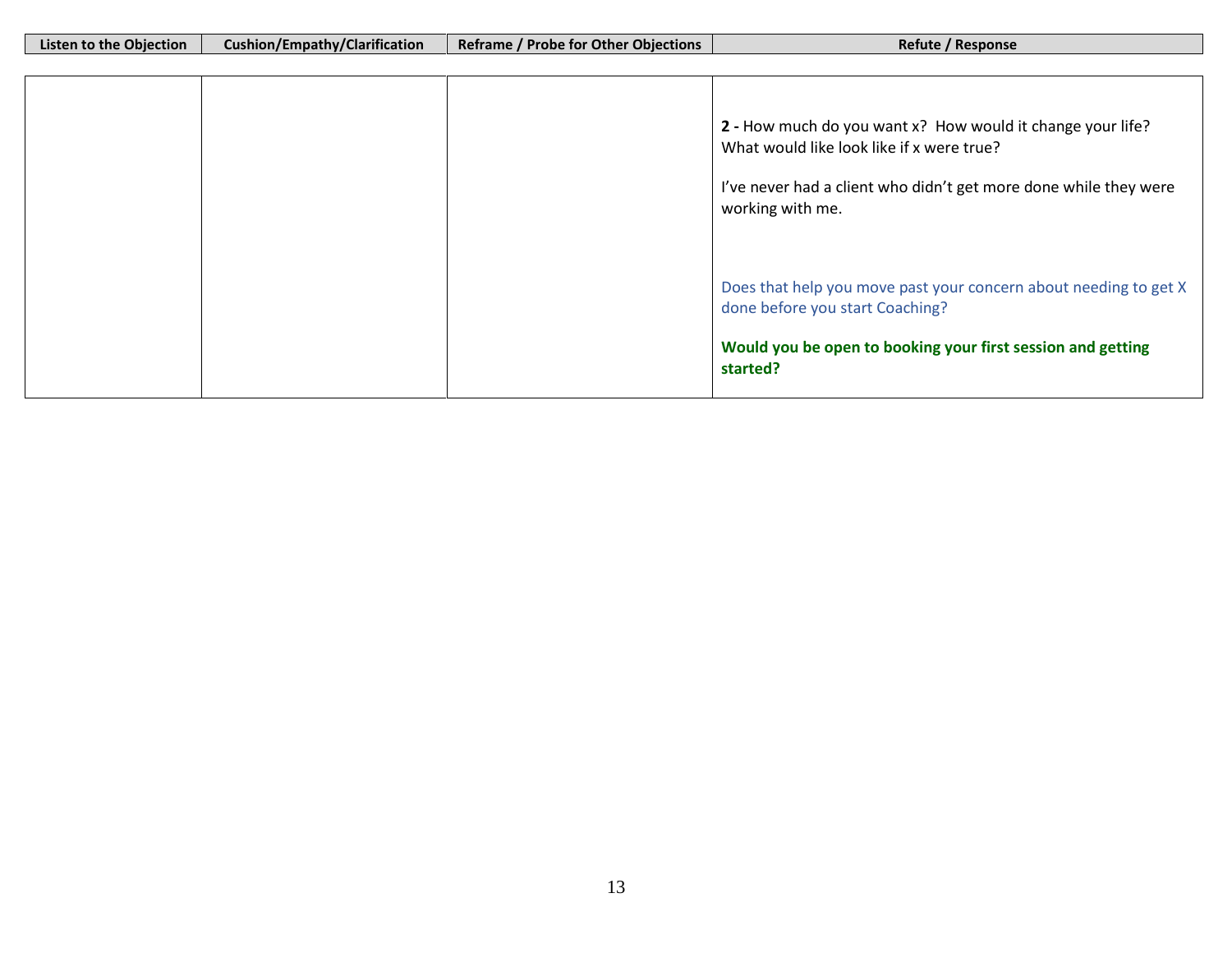| Listen to the Objection | <b>Cushion/Empathy/Clarification</b> | Reframe / Probe for Other Objections | Refute / Response |
|-------------------------|--------------------------------------|--------------------------------------|-------------------|
|-------------------------|--------------------------------------|--------------------------------------|-------------------|

| <b>QUALIFICATIONS</b><br><b>OBJECTIONS/QUESTIONS</b>              |                                                                                              |                                                                                                       |                                                                                                                                                                                                                                                                                                                                                                                                                                                                                                                                                                                                                                                                                                                                                                                                                                                                                                                                                                                                                                                                                                                                                                                                                                                                                                                |
|-------------------------------------------------------------------|----------------------------------------------------------------------------------------------|-------------------------------------------------------------------------------------------------------|----------------------------------------------------------------------------------------------------------------------------------------------------------------------------------------------------------------------------------------------------------------------------------------------------------------------------------------------------------------------------------------------------------------------------------------------------------------------------------------------------------------------------------------------------------------------------------------------------------------------------------------------------------------------------------------------------------------------------------------------------------------------------------------------------------------------------------------------------------------------------------------------------------------------------------------------------------------------------------------------------------------------------------------------------------------------------------------------------------------------------------------------------------------------------------------------------------------------------------------------------------------------------------------------------------------|
| Everybody says they're a<br>coach. What's different<br>about you? | You want to know you're<br>working with a qualified<br>coach? Am I hearing you<br>correctly? |                                                                                                       | We are ICF credentialed coaches (which stands for the International<br>Coach Federation). When you hire an ICF-credentialed coach, you<br>can be assured your coach comes with highly recognizable, global<br>coaching qualifications. Coaches credentialed by the ICF have<br>received coach-specific training, achieved a designated number of<br>experience hours and have been coached by a Mentor Coach.<br>I've studied coaching in a certified Coach Training Program through<br>the ICF and I'm certified as having met the experience requirement<br>and standards (as an ACC/PCC/MCC).<br>We also we continuously work to hone our skills and become better<br>Coaches. We see it as a lifelong journey.<br>We also work with Donna Schilder, a Master Certified Coach with<br>15 years of experience, monthly who trains us on Job Search<br>Coaching, Career Exploration Coaching and Leadership Coaching.<br>And Donna is available to us for any questions we encounter or<br>situations we want to talk through.<br>I've also worked with many clients similar to you to achieve<br>(share experience related to client's goals & situation)<br>Does that address your question about what differentiates me?<br>Would you like to book your first session for (insert day) or (insert<br>day)? |
| What makes you<br>qualified?                                      | I understand you want to<br>work with an experienced<br>Coach.                               | Have you had a negative<br>experience with a Coach in the past<br>or has someone you know had<br>one? | It's great that you're asking about qualificationsI've worked with<br>many clients similar to you to achieve  (share experience related<br>to client's goals & situation).<br>I've also been where you are and am now(Insert result: Fulfilled in<br>my career, run my own business, a better Leader, etc.) If I can do it,<br>so can you. I help my clients get there faster than it took me.                                                                                                                                                                                                                                                                                                                                                                                                                                                                                                                                                                                                                                                                                                                                                                                                                                                                                                                 |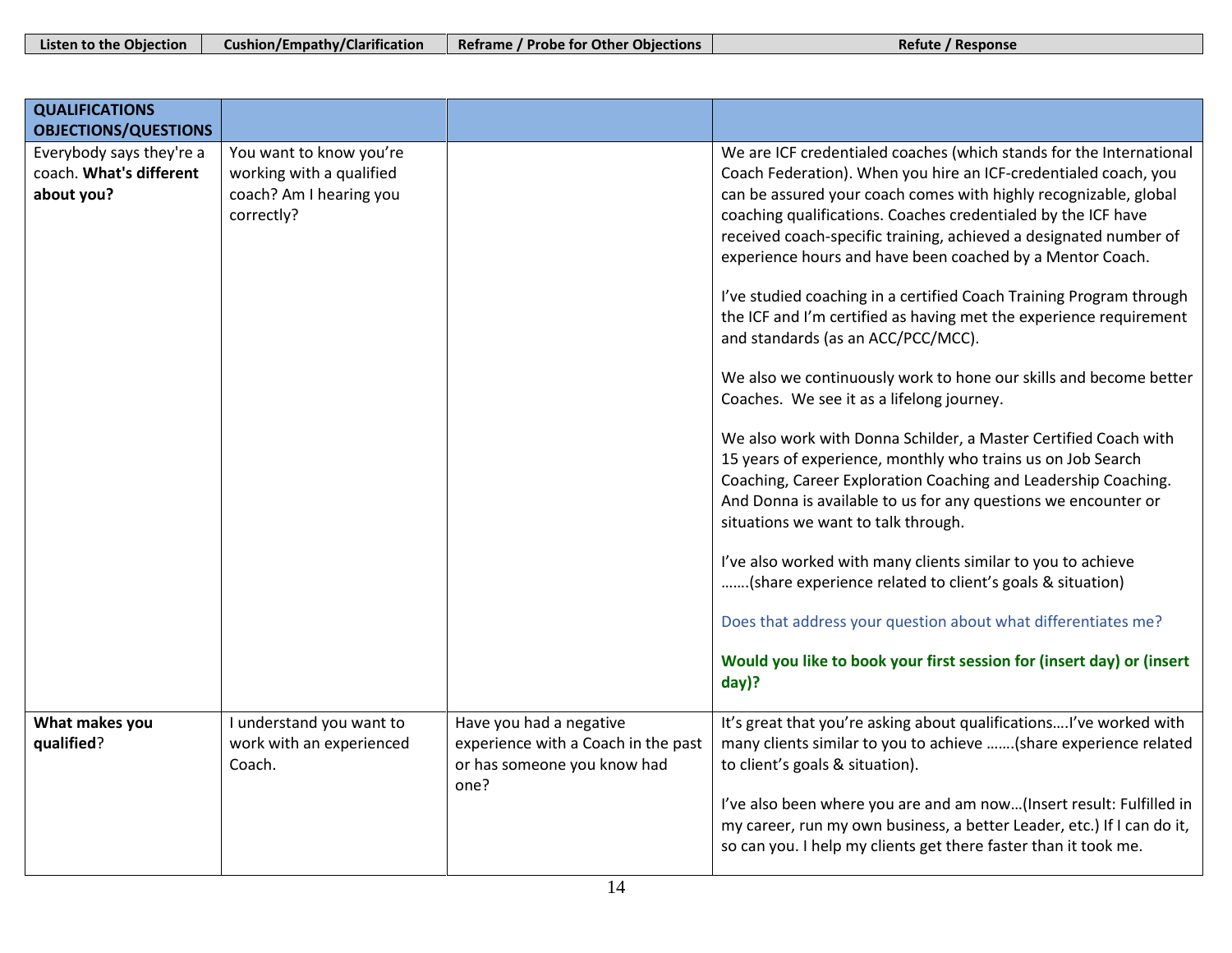|                                                   |                                                         |                                 | I've also studied coaching in a certified Coach Training Program and                                                                  |
|---------------------------------------------------|---------------------------------------------------------|---------------------------------|---------------------------------------------------------------------------------------------------------------------------------------|
|                                                   |                                                         |                                 | am a member of the International Coach Federation, which is the                                                                       |
|                                                   |                                                         |                                 | governing Association that maintains the standards and ethics in                                                                      |
|                                                   |                                                         |                                 | coaching. I am a certified through the ICF as having met their                                                                        |
|                                                   |                                                         |                                 | experience requirement and standards (as an ACC/PCC/MCC).                                                                             |
|                                                   |                                                         |                                 |                                                                                                                                       |
|                                                   |                                                         |                                 | Does that resolve the qualifications concern you had? If so, are you                                                                  |
|                                                   |                                                         |                                 | read to sign up?                                                                                                                      |
|                                                   |                                                         |                                 |                                                                                                                                       |
|                                                   |                                                         |                                 | If not, there must be something else holding you back. Do you                                                                         |
|                                                   |                                                         |                                 | know what it is?                                                                                                                      |
|                                                   |                                                         |                                 |                                                                                                                                       |
|                                                   |                                                         |                                 | Would you like to book your first session for (insert day) or (insert                                                                 |
|                                                   |                                                         |                                 | $day$ ?                                                                                                                               |
|                                                   |                                                         |                                 |                                                                                                                                       |
| I want to work with a<br>coach who specializes in | You'd like to work with<br>someone who can support      |                                 | Coaches are trained to work with people across multiple industries.<br>Sometimes working with someone outside your industry can bring |
| my industry                                       | you with specific strategies                            |                                 | an outsider perspective that can really make you think. We're                                                                         |
|                                                   | for the industry you work in -                          |                                 | trained to ask questions that help you delve deep. It's not always a                                                                  |
|                                                   | do I have that right?                                   |                                 | pre-requisite to work with a Coach that has experience in your                                                                        |
|                                                   |                                                         |                                 | industry.                                                                                                                             |
|                                                   |                                                         |                                 |                                                                                                                                       |
|                                                   |                                                         |                                 | We will work with you to create the strategies you need to see                                                                        |
|                                                   |                                                         |                                 | success in your industry.                                                                                                             |
|                                                   |                                                         |                                 | Does that answer your question?                                                                                                       |
|                                                   |                                                         |                                 |                                                                                                                                       |
|                                                   |                                                         |                                 | Would you like to go ahead and book for this week at __ or next                                                                       |
|                                                   |                                                         |                                 | week at $\_\$ ?                                                                                                                       |
| I've worked with other                            |                                                         |                                 |                                                                                                                                       |
| Coaches in the past and                           | I understand that you are<br>hesitant to engage another |                                 | If you went forward with a Coaching engagement with me, we<br>would set specific Goals and status your progress against those         |
| they didn't help me?                              | Coach since working with                                |                                 | goals in each session. I would make sure that you left each session                                                                   |
|                                                   | Coaches in the past did not                             |                                 | with an action(s) to take and at the beginning of the next sessions,                                                                  |
|                                                   | work for you.                                           |                                 | we would check in to see if you completed those actions. We                                                                           |
|                                                   |                                                         |                                 | would also work on strategies for holding yourself accountable. If                                                                    |
|                                                   | How did these other Coaches                             | I understand that X approach in | not, we would look for ways to overcome the barriers getting in                                                                       |
|                                                   |                                                         | Coaching didn't work for you. I |                                                                                                                                       |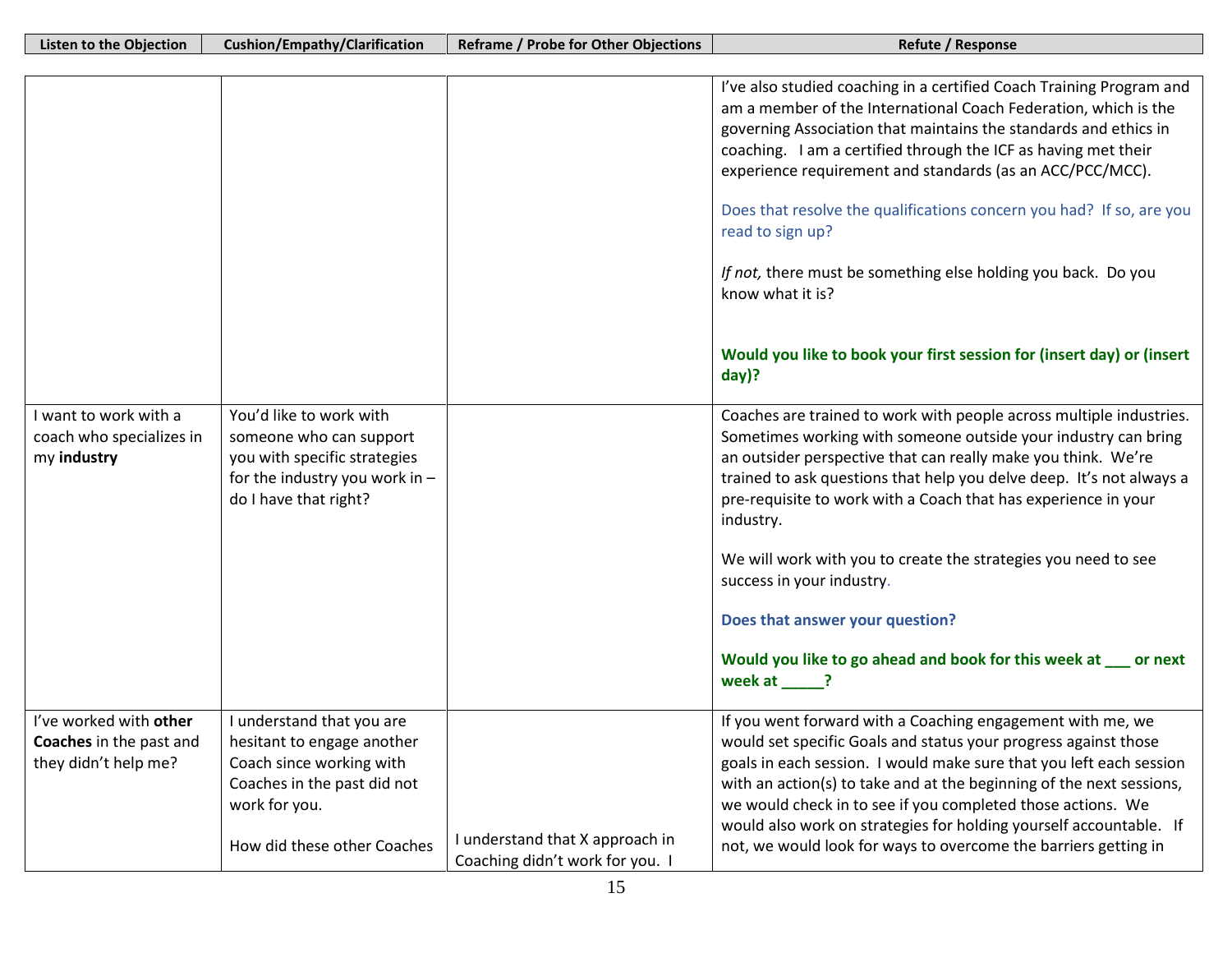| <b>Listen to the Objection</b>                                                                                                              | <b>Cushion/Empathy/Clarification</b>                                                                                                                         | <b>Reframe / Probe for Other Objections</b>                                                                                                                                                                                                                                              | Refute / Response                                                                                                                                                                                                                                                                                                                                                                                                                                                                                                                                                                                                                                                                                                                     |
|---------------------------------------------------------------------------------------------------------------------------------------------|--------------------------------------------------------------------------------------------------------------------------------------------------------------|------------------------------------------------------------------------------------------------------------------------------------------------------------------------------------------------------------------------------------------------------------------------------------------|---------------------------------------------------------------------------------------------------------------------------------------------------------------------------------------------------------------------------------------------------------------------------------------------------------------------------------------------------------------------------------------------------------------------------------------------------------------------------------------------------------------------------------------------------------------------------------------------------------------------------------------------------------------------------------------------------------------------------------------|
|                                                                                                                                             |                                                                                                                                                              |                                                                                                                                                                                                                                                                                          |                                                                                                                                                                                                                                                                                                                                                                                                                                                                                                                                                                                                                                                                                                                                       |
| I've been shopping                                                                                                                          | Coach you?<br>What were the other Coach's<br>qualifications?<br>Did you take the actions you<br>identified in Coaching?<br>I understand you have been        | would approach it in x way.<br>I am trained x, credentialed with<br>the ICF as a X, and work with a<br>Master Certified Coach to<br>continuously improve.<br>How could you be different in<br>relation to Coaching that would<br>make it work for you?<br>Is there anything else that is | your way of accomplishing those goals. Also, in each session we<br>would choose a focus and delve deep into your beliefs and<br>attitudes about the topic.<br>Does that sound like that would be a different approach than your<br>past Coaches and that it would be a process that would work for<br>you?<br>Would you like to go ahead and book for this week at __ or next<br>week at ____?<br>First of all, I am certified by the International Coach Federation as                                                                                                                                                                                                                                                               |
| around for Coaches.<br>What differentiates you<br>from other Coaches?                                                                       | shopping around for Coaches.<br>That's a smart thing to do to<br>ensure you have a good<br>match with the Coach you<br>choose.                               | holding you back from choosing a<br>Coach?                                                                                                                                                                                                                                               | an X, I have x hours of Coach Training through x, I am supervised by<br>and receive regular training from Donna Schilder a Master Certified<br>Coach with 10,000 hours of Coaching experience over the last 15<br>years, I have work experience in X, which relates to what you do. I<br>also have X years and X hours of Coaching experience and my<br>clients have achieved amazing results through Coaching. I worked<br>with a client with a very similar situation to yours just recently and<br>he was able to overcome it in 4 months.<br>Does that help you understand how I am specially qualified to be<br>your Coach?<br>Would you like to go ahead and book for this week at __ or next<br>week at _____?                 |
| I've been shopping<br>around for Coaches.<br>What differentiates<br><b>Glacier Point Solutions</b><br><b>Coaches from other</b><br>Coaches? | I understand you have been<br>shopping around for Coaches.<br>That's a smart thing to do to<br>ensure you have a good<br>match with the Coach you<br>choose. | Is there anything else that is<br>holding you back from choosing a<br>Coaching organization?                                                                                                                                                                                             | Glacier Point Solutions Coaches are certified by the International<br>Coach Federation, have received training through an ICF approved<br>Coach Specific Training program, and have had leadership<br>experience themselves. All our Coaches are hand picked by<br>Donna Schilder, who is a Master Certified Coach and she also<br>supervises and trains all our Coaches. In addition, we are a one-<br>stop shop for companies, making the process of obtaining<br>Coaching services simpler and more convenient. We also survey<br>our clients regularly so that we receive feedback on the<br>engagement that we can apply and improve our Coaching process.<br>And, Donna Schilder is able to coordinate our Coaching efforts, so |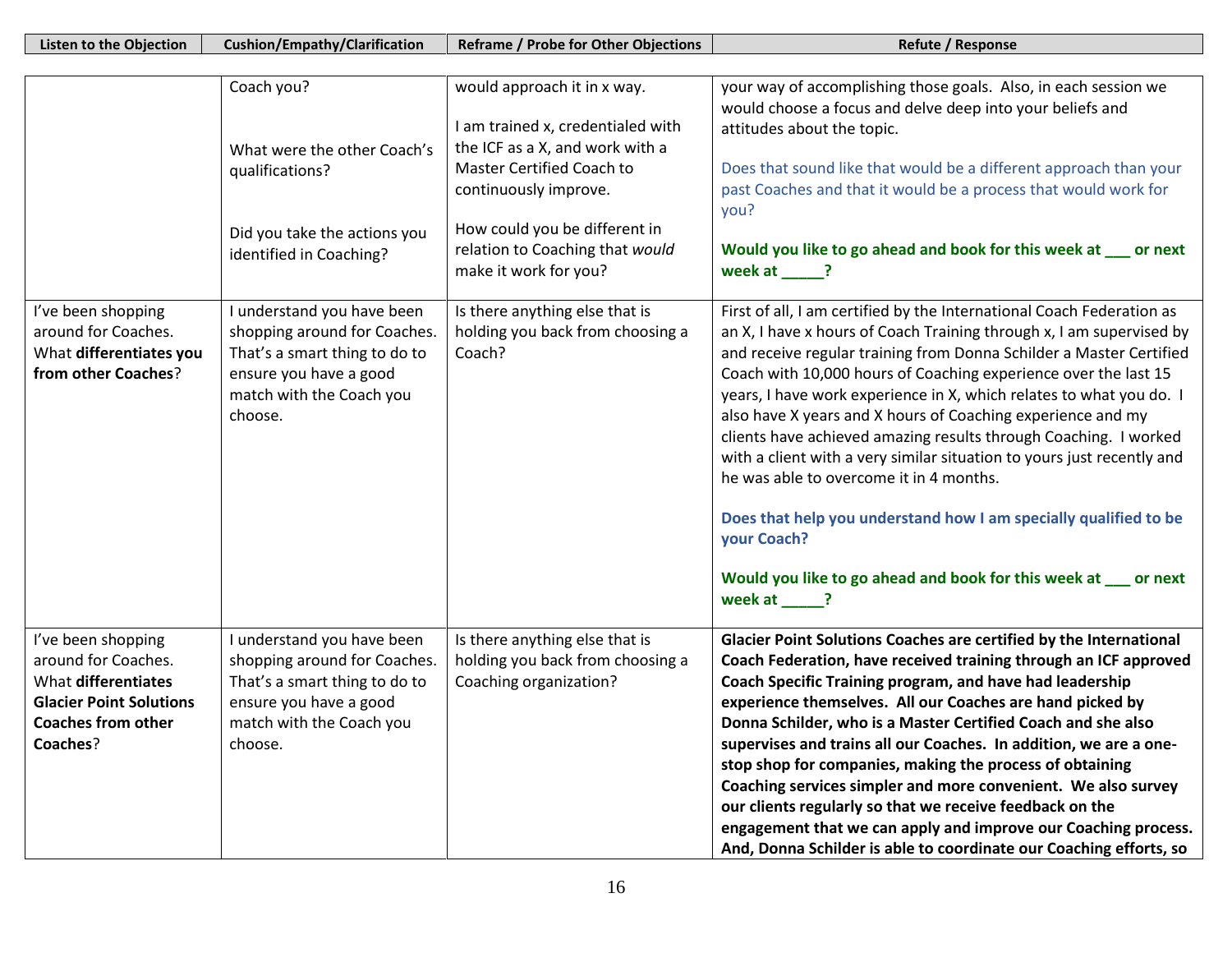|                                                                        |                                                                                                          |                                                                                                  | that the Coaching process is seamless.                                                                                                                                                                                                                                                                                                                                                                                                                                                                                                                                                                                                                                                                                                                                                                                                                                                                                                                                                                                                                                        |
|------------------------------------------------------------------------|----------------------------------------------------------------------------------------------------------|--------------------------------------------------------------------------------------------------|-------------------------------------------------------------------------------------------------------------------------------------------------------------------------------------------------------------------------------------------------------------------------------------------------------------------------------------------------------------------------------------------------------------------------------------------------------------------------------------------------------------------------------------------------------------------------------------------------------------------------------------------------------------------------------------------------------------------------------------------------------------------------------------------------------------------------------------------------------------------------------------------------------------------------------------------------------------------------------------------------------------------------------------------------------------------------------|
|                                                                        |                                                                                                          |                                                                                                  | Does that help you understand how I Glacier Point Solutions is<br>specially qualified to meet your Coaching needs?<br>Would you like to go ahead and book for this week at __ or next<br>week at ?                                                                                                                                                                                                                                                                                                                                                                                                                                                                                                                                                                                                                                                                                                                                                                                                                                                                            |
| Before I move forward,<br>I'd like to talk to some of<br>vour clients. | Tell me more about wanting<br>to speak with clients - what<br>information will help you<br>move forward? | Possible Reframe: So, you are<br>looking for assurance that coaching<br>works in your situation? | Reassure them of your expertise, your credentials, and the depth of<br>your experience.<br>Show them testimonials on LinkedIn and remind them that they can<br>look at the bios of the people who wrote them. (Possibly pick out<br>some to read to them).<br>Coach client on any fear, discomfort with the process, dealing with<br>uncertainty, etc. that may be the underlying reason for wanting to<br>speak with your clients.<br>Offer a short complimentary coaching session.<br>Tell them a story about a client that was like them that succeeded<br>through coaching.<br>Have a client already available that will answer email questions<br>from potential clients or who is willing to talk to them (some of<br>your clients would be delighted to help you).<br>Discuss concrete next steps or if you feel they will move forward<br>after dealing with this objection on the phone, then ask: Would you<br>like to go ahead and book your first coaching session, to<br>experience coaching first-hand? If so, are you available at this<br>time or this time ? |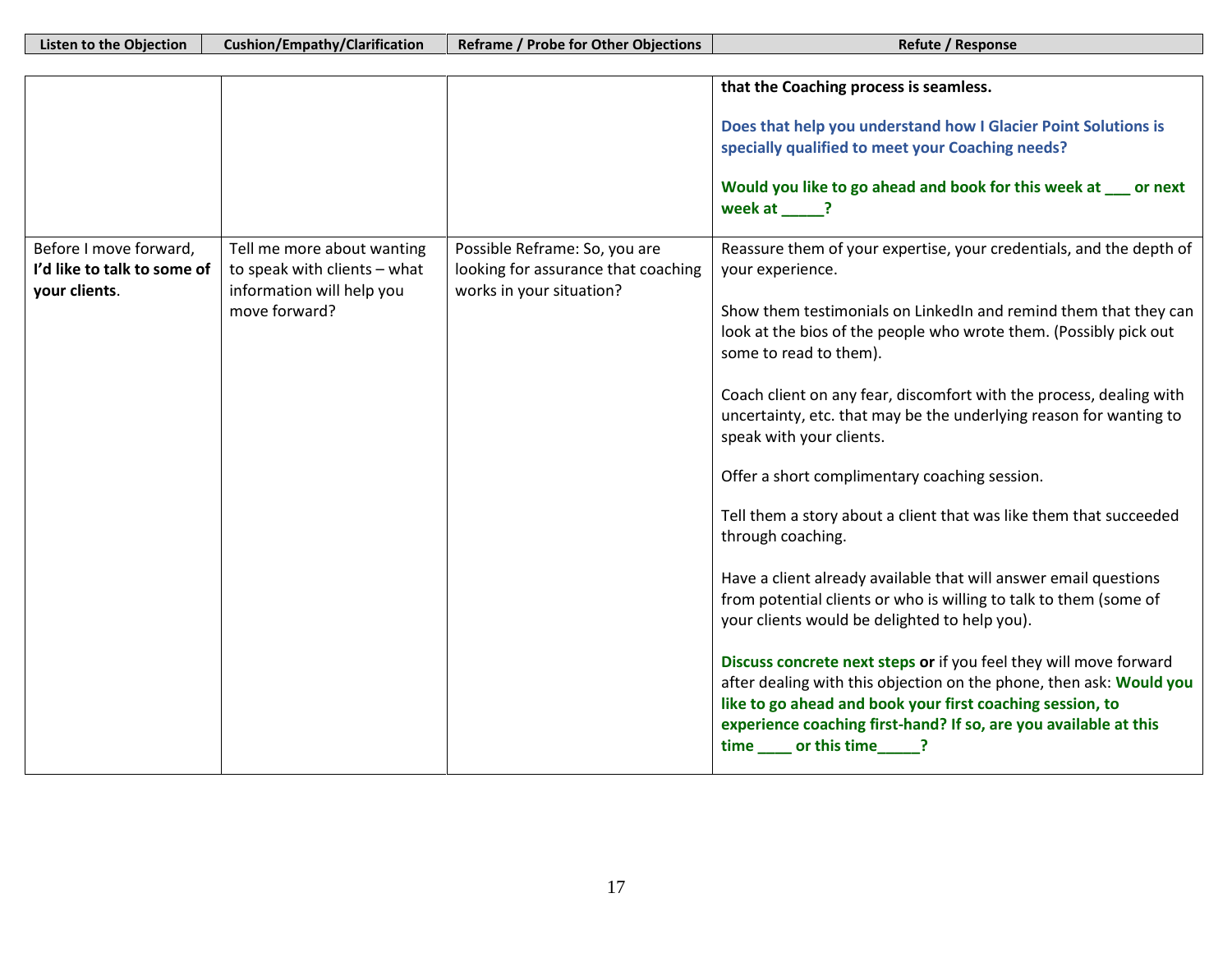| Listen to the Objection | <b>Cushion/Empathy/Clarification</b> | Reframe / Probe for Other Objections | Refute / Response |
|-------------------------|--------------------------------------|--------------------------------------|-------------------|
|                         |                                      |                                      |                   |

| <b>LOCATION OBJECTIONS</b>                                                                   |                                                        |                                                                                                      |                                                                                                                                                                                                                                                                                                                                                                                                                                                                                                                                                                                                                                                                                                                                   |
|----------------------------------------------------------------------------------------------|--------------------------------------------------------|------------------------------------------------------------------------------------------------------|-----------------------------------------------------------------------------------------------------------------------------------------------------------------------------------------------------------------------------------------------------------------------------------------------------------------------------------------------------------------------------------------------------------------------------------------------------------------------------------------------------------------------------------------------------------------------------------------------------------------------------------------------------------------------------------------------------------------------------------|
| I want to work with a<br>coach from Orange<br>County                                         | Tell me more about that                                |                                                                                                      | I'm trained in the processes that have been used for over a decade<br>now to help clients identify and create their career path and find a<br>job. These processes have helped clients from across North<br>America, no matter what city/town they live in.<br>When it comes time to develop strategies for your local area, I'll<br>support you to identify the best strategies for you and how they<br>can be applied where you live.<br>Our President, Donna Schilder, lives in Orange County and can also<br>be a resource to draw on her for local knowledge and expertise.<br>Does that address your need to be supported by a resource that<br>can help you find a job in Orange County?<br>Would you like to get started? |
| I want to work with a<br>coach in my area<br>because they will know<br>the job market better | Tell me more about that                                | I'm hearing that you want to feel<br>supported and have strategies<br>specific to your local market? | I'm trained in the processes that have been used for over a decade<br>now to help clients identify and create their career path and find a<br>job. These processes have helped clients from across North<br>America, no matter what city/town they live in. When it comes time<br>to develop strategies for your local area, I'll support you to identify<br>the best strategies for you and how they can be applied where you<br>live.<br>Our President, Donna Schilder, lives in Orange County and will also<br>be our resource we can draw on for her local knowledge and<br>expertise.<br>Does that address your desire to have specific strategies that will<br>apply to your local area?<br>Would you like to get started?  |
| I want to work with a<br>Coach in person                                                     | I can understand why you<br>would believe that working | Is there anything else that is                                                                       | In my X years of Coaching experience, I have found that Coaching<br>works better on the phone. 95% of Coaching is done on the phone                                                                                                                                                                                                                                                                                                                                                                                                                                                                                                                                                                                               |